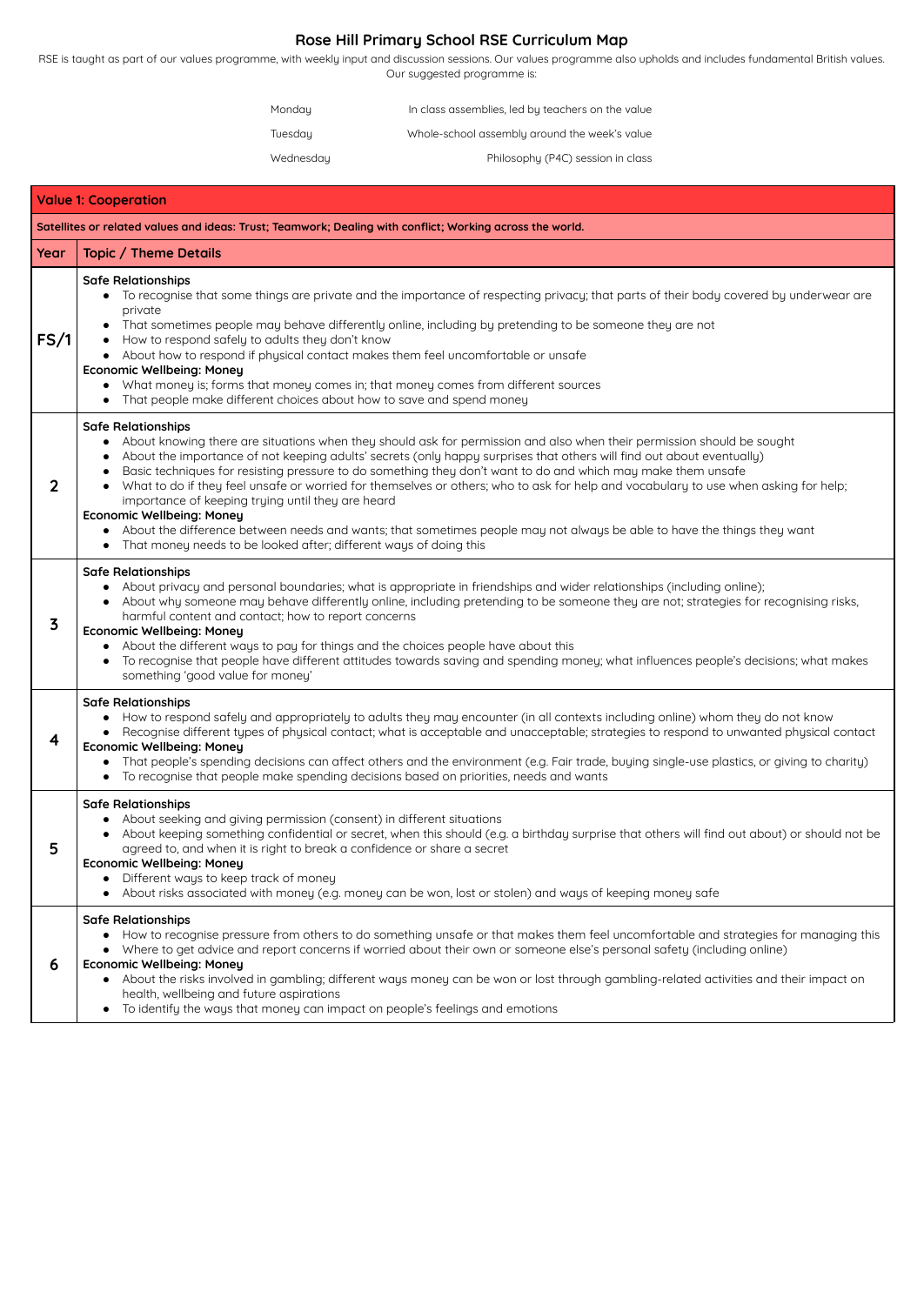|                                                                                                    | <b>Value 2: Rights and Responsibilities</b>                                                                                                                                                                                                                                                                                                                                                                                                                                                                                                                                                                                                                                                                                                                                                                                                                                                                                                                                                                                             |  |  |
|----------------------------------------------------------------------------------------------------|-----------------------------------------------------------------------------------------------------------------------------------------------------------------------------------------------------------------------------------------------------------------------------------------------------------------------------------------------------------------------------------------------------------------------------------------------------------------------------------------------------------------------------------------------------------------------------------------------------------------------------------------------------------------------------------------------------------------------------------------------------------------------------------------------------------------------------------------------------------------------------------------------------------------------------------------------------------------------------------------------------------------------------------------|--|--|
| Satellites or related values and ideas: Children's rights; Rules; Freedom; Human rights; Refugees. |                                                                                                                                                                                                                                                                                                                                                                                                                                                                                                                                                                                                                                                                                                                                                                                                                                                                                                                                                                                                                                         |  |  |
| Year                                                                                               | <b>Topic / Theme Details</b>                                                                                                                                                                                                                                                                                                                                                                                                                                                                                                                                                                                                                                                                                                                                                                                                                                                                                                                                                                                                            |  |  |
| FS/1                                                                                               | <b>Keeping Safe</b><br>About rules and age restrictions that keep us safe<br>To recognise risk in simple everyday situations and what action to take to minimise harm<br>About how to keep safe at home (including around electrical appliances) and fire safety (e.g. not playing with matches and lighters)<br>That household products (including medicines) can be harmful if not used correctly<br><b>Shared Responsibilities</b><br>• About what rules are, why they are needed, and why different rules are needed for different situations<br><b>Communities</b><br>About the different groups they belong to<br>$\bullet$                                                                                                                                                                                                                                                                                                                                                                                                       |  |  |
| 2                                                                                                  | <b>Keeping Safe</b><br>Ways to keep safe in familiar and unfamiliar environments (e.g. beach, shopping centre, park, swimming pool, on the street) and how to<br>cross the road safely<br>About the people whose job it is to help keep us safe<br>$\bullet$<br>Basic rules to keep safe online, including what is meant by personal information and what should be kept private; the importance of telling<br>a trusted adult if they come across something that scares them<br>About what to do if there is an accident and someone is hurt<br>How to get help in an emergency (how to dial 999 and what to say)<br><b>Shared Responsibilities</b><br>How people and other living things have different needs; about the responsibilities of caring for them<br>$\bullet$<br>About things they can do to help look after their environment<br>$\bullet$<br>Communities<br>About the different roles and responsibilities people have in their community<br>To recognise the ways they are the same as, and different to, other people |  |  |
| 3                                                                                                  | <b>Keeping Safe</b><br>Reasons for following and complying with regulations and restrictions (including age restrictions); how they promote personal safety and<br>$\bullet$<br>wellbeing with reference to social media, television programmes, films, games and online gaming<br>• How to predict, assess and manage risk in different situations<br><b>Shared Responsibilities</b><br>• To recognise reasons for rules and laws; consequences of not adhering to rules and laws<br><b>Communities</b><br>About the different groups that make up their community; what living in a community means<br>$\bullet$<br>To value the different contributions that people and groups make to the community                                                                                                                                                                                                                                                                                                                                 |  |  |
| 4                                                                                                  | <b>Keeping Safe</b><br>• About hazards (including fire risks) that may cause harm, injury or risk in the home and what they can do reduce risks and keep safe<br>About the importance of taking medicines correctly and using household products safely, (e.g. following instructions carefully)<br><b>Shared Responsibilities</b><br>• To recognise there are human rights, that are there to protect everyone<br><b>Communities</b><br>About diversity: what it means; the benefits of living in a diverse community; about valuing diversity within communities<br>$\bullet$                                                                                                                                                                                                                                                                                                                                                                                                                                                         |  |  |
| 5                                                                                                  | <b>Keeping Safe</b><br>Strategies for keeping safe in the local environment or unfamiliar places (rail, water, road) and firework safety; safe use of digital devices<br>$\bullet$<br>when out and about<br>About the importance of keeping personal information private; strategies for keeping safe online, including how to manage requests for<br>$\bullet$<br>personal information or images of themselves and others; what to do if frightened or worried by something seen or read online and how<br>to report concerns, inappropriate content and contact<br><b>Shared Responsibilities</b><br>• About the relationship between rights and responsibilities<br><b>Communities</b><br>• About stereotypes; how they can negatively influence behaviours and attitudes towards others; strategies for challenging stereotypes<br><b>Keeping Safe</b>                                                                                                                                                                              |  |  |
|                                                                                                    | About what is meant by first aid; basic techniques for dealing with common injuries<br>$\bullet$<br>How to respond and react in an emergency situation; how to identify situations that may require the emergency services; know how to<br>contact them and what to say<br>That female genital mutilation (FGM) is against British law, what to do and whom to tell if they think they or someone they know might be                                                                                                                                                                                                                                                                                                                                                                                                                                                                                                                                                                                                                    |  |  |

**6**

at risk

#### **Shared Responsibilities**

- The importance of having compassion towards others; shared responsibilities we all have for caring for other people and living things; how to show care and concern for others
- Ways of carrying out shared responsibilities for protecting the environment in school and at home; how everyday choices can affect the environment (e.g. reducing, reusing, recycling; food choices

#### **Communities**

● About prejudice; how to recognise behaviours/actions which discriminate against others; ways of responding to it if witnessed or experienced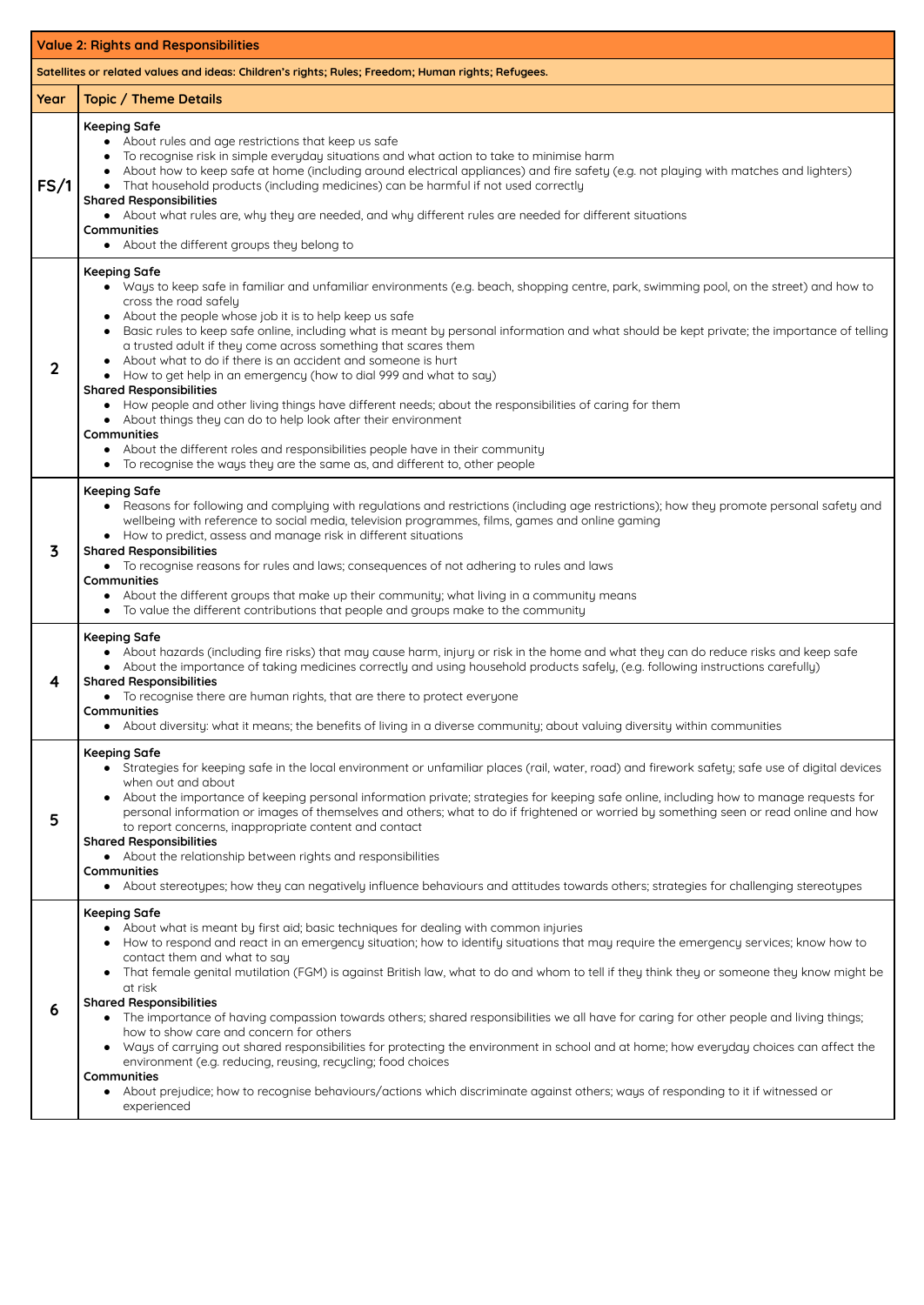|                                                                                                                                                               | <b>Value 3: Respect</b>                                                                                                                                                                                                                                                                                                                                                                                                                                                                                                                                                                                                                                                                                                                                                                                                                                                                                                                                                                                                                                                                                  |  |
|---------------------------------------------------------------------------------------------------------------------------------------------------------------|----------------------------------------------------------------------------------------------------------------------------------------------------------------------------------------------------------------------------------------------------------------------------------------------------------------------------------------------------------------------------------------------------------------------------------------------------------------------------------------------------------------------------------------------------------------------------------------------------------------------------------------------------------------------------------------------------------------------------------------------------------------------------------------------------------------------------------------------------------------------------------------------------------------------------------------------------------------------------------------------------------------------------------------------------------------------------------------------------------|--|
| Satellites or related values and ideas: The environment (local and across the world); Tolerance; Understanding others; Respecting ourselves - keeping healthy |                                                                                                                                                                                                                                                                                                                                                                                                                                                                                                                                                                                                                                                                                                                                                                                                                                                                                                                                                                                                                                                                                                          |  |
| Year                                                                                                                                                          | <b>Topic / Theme Details</b>                                                                                                                                                                                                                                                                                                                                                                                                                                                                                                                                                                                                                                                                                                                                                                                                                                                                                                                                                                                                                                                                             |  |
| FS/1                                                                                                                                                          | <b>Mental Health</b><br>About different feelings that humans can experience<br>How to recognise and name different feelings<br>How feelings can affect people's bodies and how they behave<br>How to recognise what others might be feeling<br>To recognise that not everyone feels the same at the same time, or feels the same about the same things<br>Managing Hurtful Behaviour and Bullying<br>About how people make friends and what makes a good friendship<br>About how to recognise when they or someone else feels lonely and what to do<br><b>Respecting Myself and Others</b><br>About what is kind and unkind behaviour, and how this can affect others<br>$\bullet$<br>About how to treat themselves and others with respect; how to be polite and courteous                                                                                                                                                                                                                                                                                                                              |  |
| 2                                                                                                                                                             | <b>Mental Health</b><br>About ways of sharing feelings; a range of words to describe feelings<br>About things that help people feel good (e.g. playing outside, doing things they enjoy, spending time with family, getting enough sleep)<br>Different things they can do to manage big feelings, to help calm themselves down and/or change their mood when they don't feel good<br>To recognise when they need help with feelings; that it is important to ask for help with feelings; and how to ask for it<br>About change and loss (including death); to identify feelings associated with this; to recognise what helps people to feel better<br>Managing Hurtful Behaviour and Bullying<br>Simple strategies to resolve arguments between friends positively<br>• How to ask for help if a friendship is making them feel unhappy<br><b>Respecting Myself and Others</b><br>To recognise the ways in which they are the same and different to others<br>How to listen to other people and play and work cooperatively<br>How to talk about and share their opinions on things that matter to them |  |
| 3                                                                                                                                                             | <b>Mental Health</b><br>That mental health, just like physical health, is part of daily life; the importance of taking care of mental health<br>About strategies and behaviours that support mental health - including how good quality sleep, physical exercise/time outdoors, being<br>involved in community groups, doing things for others, clubs, and activities, hobbies and spending time with family and friends can support<br>mental health and wellbeing<br><b>Managing Hurtful Behaviour and Bullying</b><br>• About the importance of friendships; strategies for building positive friendships; how positive friendships support wellbeing<br>What constitutes a positive healthy friendship (e.g. mutual respect, trust, truthfulness, loyalty, kindness, generosity, sharing interests and<br>experiences, support with problems and difficulties); that the same principles apply to online friendships as to face-to-face relationships<br><b>Respecting Myself and Others</b><br>That personal behaviour can affect other people; to recognise and model respectful behaviour online  |  |
| 4                                                                                                                                                             | <b>Mental Health</b><br>To recognise that feelings can change over time and range in intensity<br>• About everyday things that affect feelings and the importance of expressing feelings<br>Managing Hurtful Behaviour and Bullying<br>• To recognise what it means to 'know someone online' and how this differs from knowing someone face-to-face; risks of communicating<br>online with others not known face-to-face<br>• The importance of seeking support if feeling lonely or excluded<br><b>Respecting Myself and Others</b><br>To recognise the importance of self-respect and how this can affect their thoughts and feelings about themselves; that everyone, including<br>them, should expect to be treated politely and with respect by others (including when online and/or anonymous) in school and in wider<br>society; strategies to improve or support courteous, respectful relationships                                                                                                                                                                                             |  |
| 5                                                                                                                                                             | <b>Mental Health</b><br>• A varied vocabulary to use when talking about feelings; about how to express feelings in different ways;<br>Strategies to respond to feelings, including intense or conflicting feelings; how to manage and respond to feelings appropriately and<br>proportionately in different situations<br>• To recognise warning signs about mental health and wellbeing and how to seek support for themselves and others<br>Managing Hurtful Behaviour and Bullying<br>That healthy friendships make people feel included; recognise when others may feel lonely or excluded; strategies for how to include them                                                                                                                                                                                                                                                                                                                                                                                                                                                                       |  |

Strategies for recognising and managing peer influence and a desire for peer approval in friendships; to recognise the effect of online

#### actions on others

#### **Respecting Myself and Others**

● About respecting the differences and similarities between people and recognising what they have in common with others e.g. physically, in personality or background

**6**

#### **Mental Health**

- To recognise that anyone can experience mental ill health; that most difficulties can be resolved with help and support; and that it is important to discuss feelings with a trusted adult
- About change and loss, including death, and how these can affect feelings; ways of expressing and managing grief and bereavement
- Problem-solving strategies for dealing with emotions, challenges and change, including the transition to new schools

## **Managing Hurtful Behaviour and Bullying**

- How friendships can change over time, about making new friends and the benefits of having different types of friends
- That friendships have ups and downs; strategies to resolve disputes and reconcile differences positively and safely
- To recognise if a friendship (online or offline) is making them feel unsafe or uncomfortable; how to manage this and ask for support if necessary

## **Respecting Myself and Others**

- To listen and respond respectfully to a wide range of people, including those whose traditions, beliefs and lifestyle are different to their own
- How to discuss and debate topical issues, respect other people's point of view and constructively challenge those they disagree with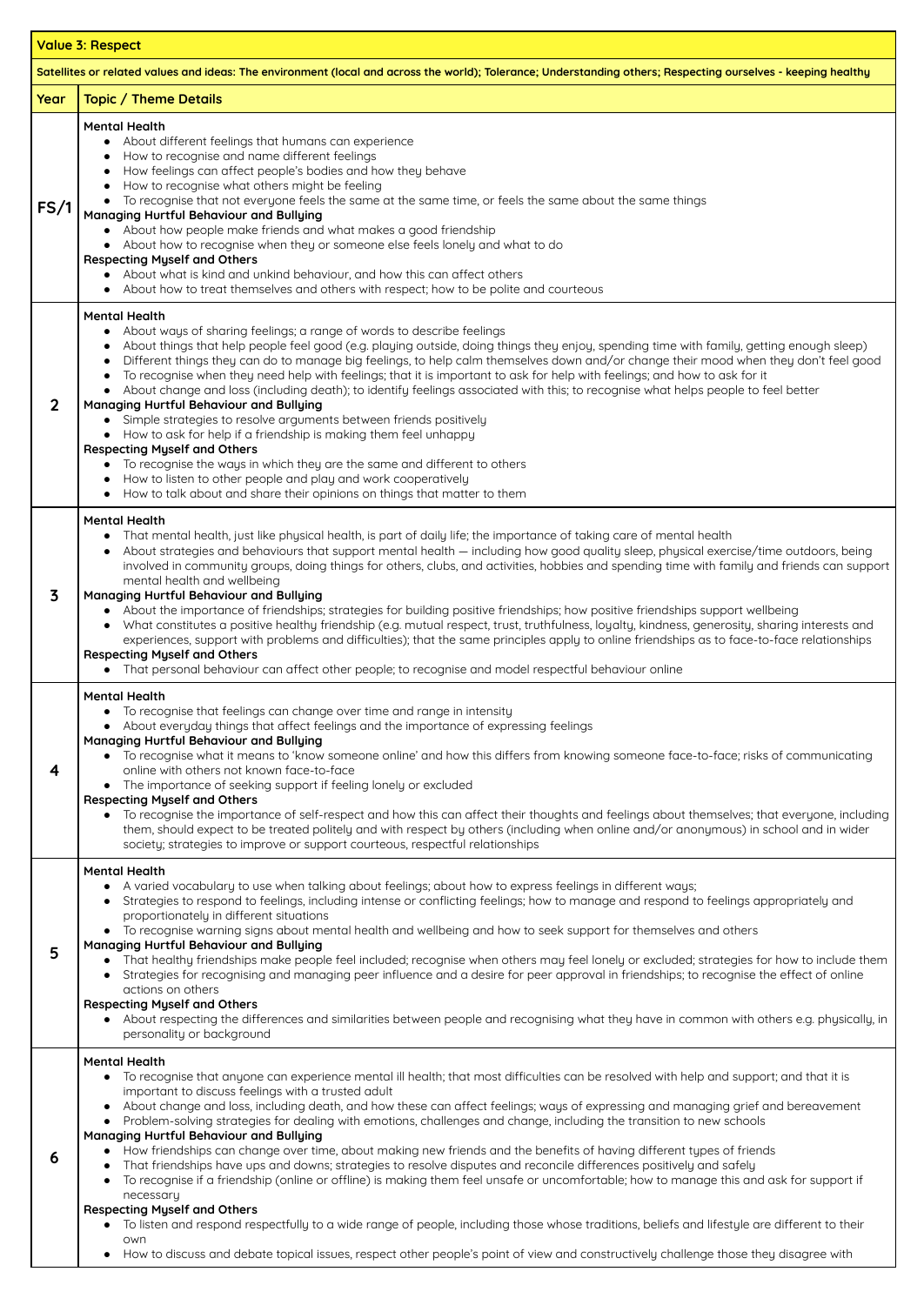| <b>Value 4: Love, Care and Compassion</b>                                                                                   |                                                                                                                                                                                                                                                                                                                                                                                                                                                                                                                                                                                                                                                                                                                                                                                                                                                                                                                                                                                                                                                                                                                                                                                                                                                                                                       |  |
|-----------------------------------------------------------------------------------------------------------------------------|-------------------------------------------------------------------------------------------------------------------------------------------------------------------------------------------------------------------------------------------------------------------------------------------------------------------------------------------------------------------------------------------------------------------------------------------------------------------------------------------------------------------------------------------------------------------------------------------------------------------------------------------------------------------------------------------------------------------------------------------------------------------------------------------------------------------------------------------------------------------------------------------------------------------------------------------------------------------------------------------------------------------------------------------------------------------------------------------------------------------------------------------------------------------------------------------------------------------------------------------------------------------------------------------------------|--|
| Satellites or related values and ideas: Our family; Friendship; Appreciation; Forgiveness; Love; People's emotions; Empathy |                                                                                                                                                                                                                                                                                                                                                                                                                                                                                                                                                                                                                                                                                                                                                                                                                                                                                                                                                                                                                                                                                                                                                                                                                                                                                                       |  |
| Year                                                                                                                        | <b>Topic / Theme Details</b>                                                                                                                                                                                                                                                                                                                                                                                                                                                                                                                                                                                                                                                                                                                                                                                                                                                                                                                                                                                                                                                                                                                                                                                                                                                                          |  |
| FS/1                                                                                                                        | <b>Families and Close Positive Relationships</b><br>About the roles different people (e.g. acquaintances, friends and relatives) play in our lives<br>To identify the people who love and care for them and what they do to help them feel cared for<br>Friendships<br>About how people make friends and what makes a good friendship<br>About how to recognise when they or someone else feels lonely and what to do                                                                                                                                                                                                                                                                                                                                                                                                                                                                                                                                                                                                                                                                                                                                                                                                                                                                                 |  |
| $\overline{2}$                                                                                                              | <b>Families and Close Positive Relationships</b><br>About different types of families including those that may be different to their own<br>To identify common features of family life<br>That it is important to tell someone (such as their teacher) if something about their family makes them unhappy or worried<br><b>Friendships</b><br>Simple strategies to resolve arguments between friends positively<br>How to ask for help if a friendship is making them feel unhappy                                                                                                                                                                                                                                                                                                                                                                                                                                                                                                                                                                                                                                                                                                                                                                                                                    |  |
| 3                                                                                                                           | <b>Families and Close Positive Relationships</b><br>To recognise and respect that there are different types of family structure (including single parents, same-sex parents, step-parents,<br>blended families, foster parents); that families of all types can give family members love, security and stability<br>To recognise other shared characteristics of healthy family life, including commitment, care, spending time together; being there for each<br>$\bullet$<br>other in times of difficulty<br>• How to recognise if family relationships are making them feel unhappy or unsafe, and how to seek help or advice<br><b>Friendships</b><br>About the importance of friendships; strategies for building positive friendships; how positive friendships support wellbeing<br>What constitutes a positive healthy friendship (e.g. mutual respect, trust, truthfulness, loyalty, kindness, generosity, sharing interests and<br>$\bullet$<br>experiences, support with problems and difficulties); that the same principles apply to online friendships as to face-to-face relationships<br>To recognise what it means to 'know someone online' and how this differs from knowing someone face-to-face; risks of communicating<br>$\bullet$<br>online with others not known face-to-face |  |
| 4                                                                                                                           | <b>Families and Close Positive Relationships</b><br>About marriage and civil partnership as a legal declaration of commitment made by two adults who love and care for each other, which<br>is intended to be lifelong<br>That forcing anyone to marry against their will is a crime; that help and support is available to people who are worried about this for<br>themselves or others<br><b>Friendships</b><br>• The importance of seeking support if feeling lonely or excluded<br>That healthy friendships make people feel included; recognise when others may feel lonely or excluded; strategies for how to include them                                                                                                                                                                                                                                                                                                                                                                                                                                                                                                                                                                                                                                                                     |  |
| 5                                                                                                                           | <b>Families and Close Positive Relationships</b><br>That people who love and care for each other can be in a committed relationship (e.g. marriage), living together, but may also live apart<br>That a feature of positive family life is caring relationships; about the different ways in which people care for one another<br><b>Friendships</b><br>Strategies for recognising and managing peer influence and a desire for peer approval in friendships; to recognise the effect of online<br>actions on others<br>How friendships can change over time, about making new friends and the benefits of having different types of friends<br>$\bullet$                                                                                                                                                                                                                                                                                                                                                                                                                                                                                                                                                                                                                                             |  |
| 6                                                                                                                           | <b>Families and Close Positive Relationships</b><br>To recognise that there are different types of relationships (e.g. friendships, family relationships, romantic relationships, online<br>relationships)<br>That people may be attracted to someone emotionally, romantically and sexually; that people may be attracted to someone of the same<br>$\bullet$<br>sex or different sex to them; that gender identity and sexual orientation are different<br><b>Friendships</b><br>That friendships have ups and downs; strategies to resolve disputes and reconcile differences positively and safely<br>To recognise if a friendship (online or offline) is making them feel unsafe or uncomfortable; how to manage this and ask for support if<br>necessary                                                                                                                                                                                                                                                                                                                                                                                                                                                                                                                                        |  |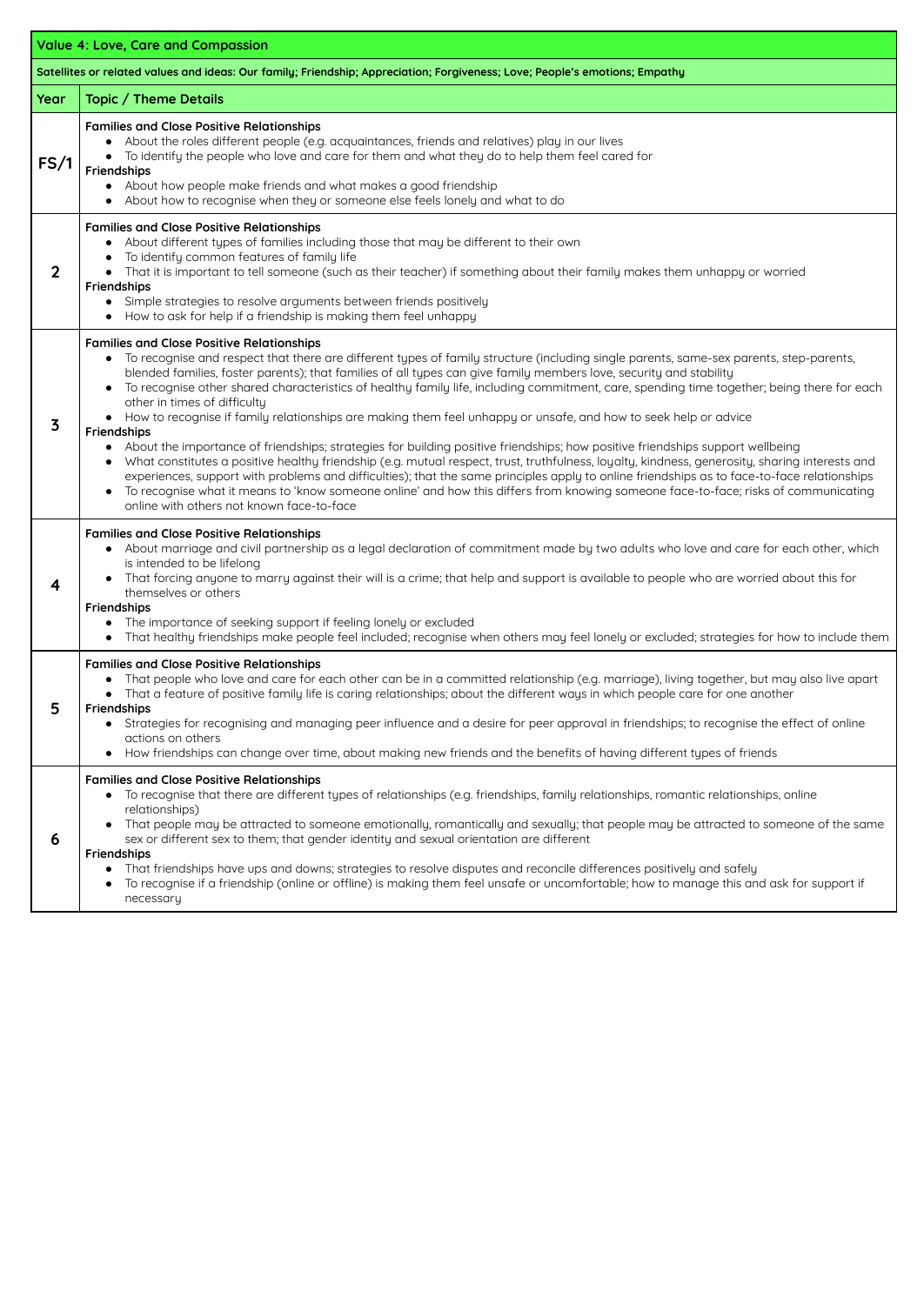| <b>Value 5: Honesty and Integrity</b>                                                                  |                                                                                                                                                                                                                                                                                                                                                                                                                                                                                                                                                                                                                                                                                                                                                       |  |
|--------------------------------------------------------------------------------------------------------|-------------------------------------------------------------------------------------------------------------------------------------------------------------------------------------------------------------------------------------------------------------------------------------------------------------------------------------------------------------------------------------------------------------------------------------------------------------------------------------------------------------------------------------------------------------------------------------------------------------------------------------------------------------------------------------------------------------------------------------------------------|--|
| Satellites or related values and ideas: Telling the truth; Being trustworthy; Making mistakes; Courage |                                                                                                                                                                                                                                                                                                                                                                                                                                                                                                                                                                                                                                                                                                                                                       |  |
| Year                                                                                                   | <b>Topic / Theme Details</b>                                                                                                                                                                                                                                                                                                                                                                                                                                                                                                                                                                                                                                                                                                                          |  |
| FS/1                                                                                                   | <b>Media Literacy and Digital Resilience</b><br>• About how the internet and digital devices can be used safely to find things out and to communicate with others<br>Economic Wellbeing: Aspirations, Work and Career<br>• That everyone has different strengths<br>That jobs help people to earn money to pay for things                                                                                                                                                                                                                                                                                                                                                                                                                             |  |
| $\overline{2}$                                                                                         | <b>Media Literacy and Digital Resilience</b><br>• About the role of the internet in everyday life<br>• That not all information seen online is true<br>Economic Wellbeing: Aspirations, Work and Career<br>Different jobs that people they know or people who work in the community do<br>About some of the strengths and interests someone might need to do different jobs                                                                                                                                                                                                                                                                                                                                                                           |  |
| $\overline{\mathbf{3}}$                                                                                | <b>Media Literacy and Digital Resilience</b><br>• Recognise ways in which the internet and social media can be used both positively and negatively<br>Economic Wellbeing: Aspirations, Work and Career<br>To recognise positive things about themselves and their achievements; set goals to help achieve personal outcomes<br>That there is a broad range of different jobs/careers that people can have; that people often have more than one career/type of job<br>during their life                                                                                                                                                                                                                                                               |  |
| $\overline{\mathbf{4}}$                                                                                | <b>Media Literacy and Digital Resilience</b><br>How to assess the reliability of sources of information online; and how to make safe, reliable choices from search results<br>• About some of the different ways information and data is shared and used online, including for commercial purposes<br>Economic Wellbeing: Aspirations, Work and Career<br>About stereotypes in the workplace and that a person's career aspirations should not be limited by them<br>About what might influence people's decisions about a job or career (e.g. personal interests and values, family connections to certain<br>trades or businesses, strengths and qualities, ways in which stereotypical assumptions can deter people from aspiring to certain jobs) |  |
| 5                                                                                                      | <b>Media Literacy and Digital Resilience</b><br>About how information on the internet is ranked, selected and targeted at specific individuals and groups; that connected devices can<br>share information<br>Recognise things appropriate to share and things that should not be shared on social media; rules surrounding distribution of images<br>Economic Wellbeing: Aspirations, Work and Career<br>• That some jobs are paid more than others and money is one factor which may influence a person's job or career choice; that people may<br>choose to do voluntary work which is unpaid<br>About some of the skills that will help them in their future careers e.g. teamwork, communication and negotiation<br>$\bullet$                    |  |
| 6                                                                                                      | <b>Media Literacy and Digital Resilience</b><br>About how text and images in the media and on social media can be manipulated or invented; strategies to evaluate the reliability of<br>sources and identify misinformation<br>Economic Wellbeing: Aspirations, Work and Career<br>To identify the kind of job that they might like to do when they are older<br>To recognise a variety of routes into careers (e.g. college, apprenticeship, university)                                                                                                                                                                                                                                                                                             |  |